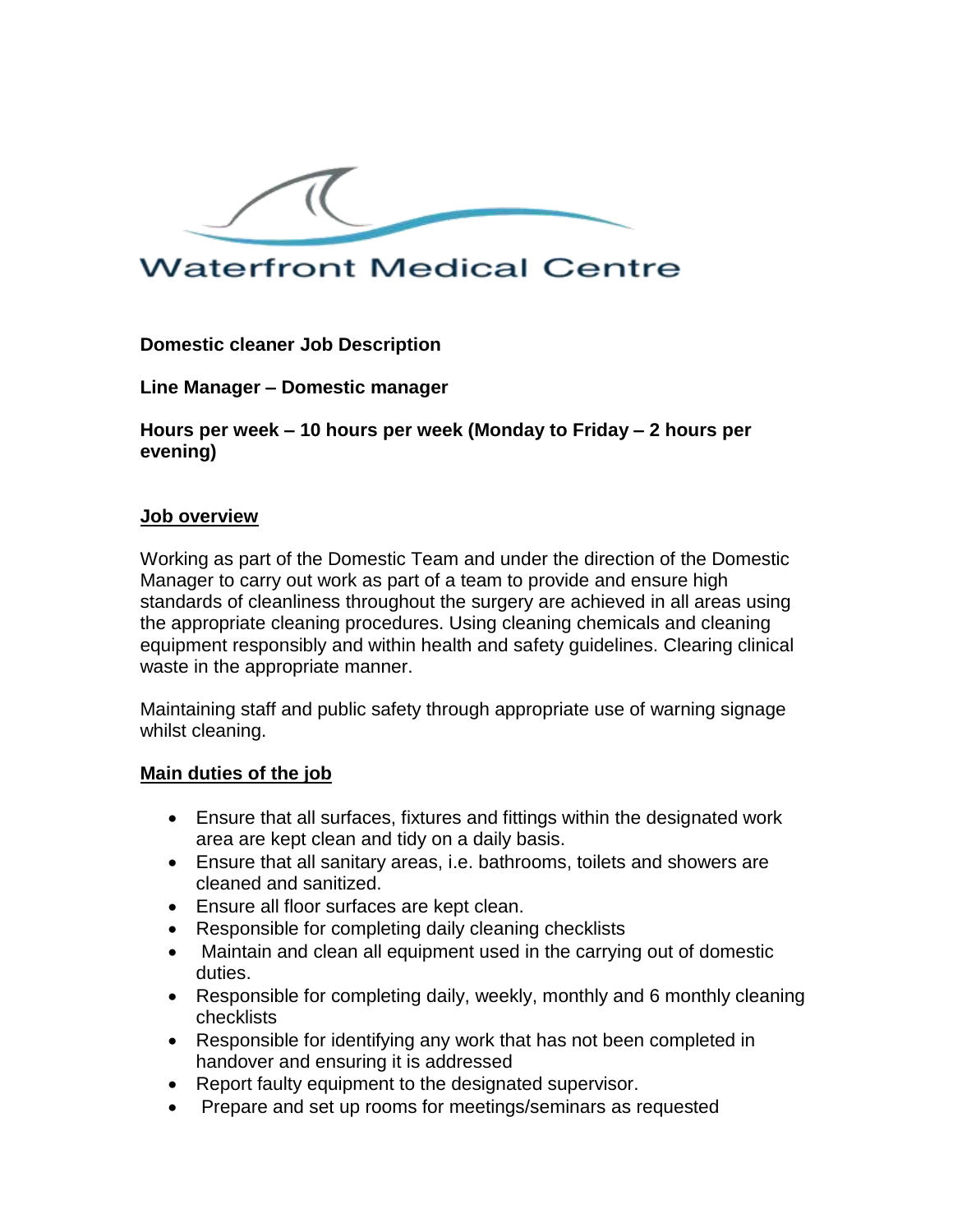- Ensure dirty crockery is washed as required
- Removal and disposal of all domestic waste within the surgery
- To assist in the maintenance of effective systems, and stock control.
- To clean body fluid spillages in accordance with Practice Infection Control policy and procedures
- To change/wash curtain screens in accordance with procedures
- To carry out washing and drying of any Practice laundry as and when required
- To comply with Practice Policies/Procedures including Health and Safety guidelines and COSHH procedures.
- To assist in the locking up of the Practice and ensuring security systems are set every evening to secure the building including setting of alarm system, ensuring shutters are down and locking the premises.
- To report any concerns or issues regarding pest control using agreed procedures
- To assist with the movement of materials and equipment
- To liaise with other staff regarding Housekeeping request
- To attend mandatory and other training courses as necessary
- To attend team meetings and support other team members
- Required to communicate and develop good working relationships with staff throughout all areas of the Practice.

## **Equipment and Machinery**

- Vacuum Cleaners
- Steam cleaner
- Washing Machine
- Cleaning & Laundry Trolley
- Mops and buckets
- Brushes and dusters
- Floor cleaners

## **Physical, Mental and Environmental Demands of the Job**

### **Physical**

- Frequent use of cleaning equipment e.g. vacuum cleaners, polishing machines.
- Standing, sitting, bending and walking for majority of work sessions.
- Moving and carrying equipment and materials necessary to complete tasks.